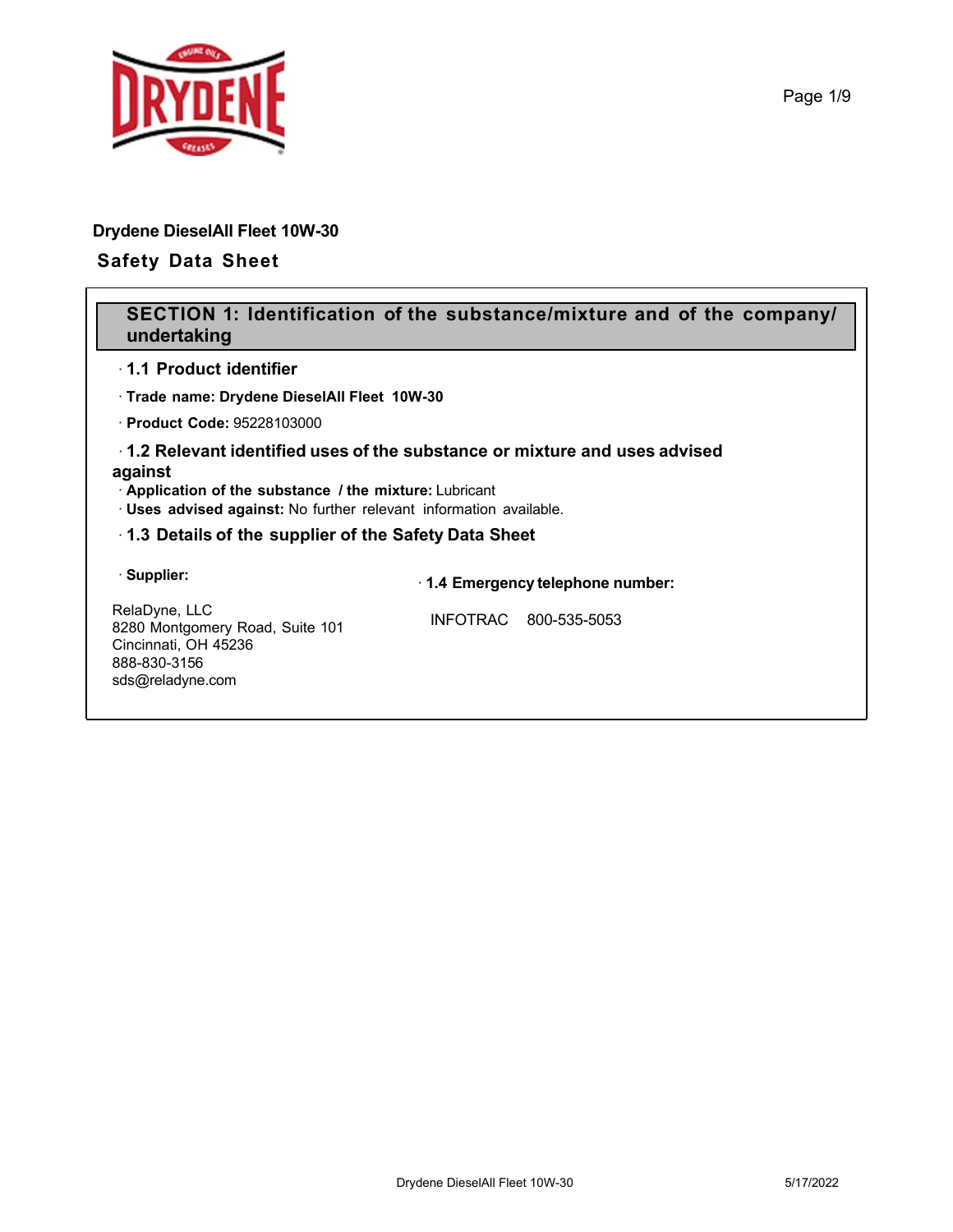# **SECTION 2: Hazards identification**

| ULU I IUN Z. TIUZUI USTUUTIUIKUIUI                                                                              |                                                                                                                                                                                                                                                                                                                                                                                                                                                                                                                                                                                                                                                                                                                           |  |  |  |
|-----------------------------------------------------------------------------------------------------------------|---------------------------------------------------------------------------------------------------------------------------------------------------------------------------------------------------------------------------------------------------------------------------------------------------------------------------------------------------------------------------------------------------------------------------------------------------------------------------------------------------------------------------------------------------------------------------------------------------------------------------------------------------------------------------------------------------------------------------|--|--|--|
| 2.1 Classification of the substance or mixture<br>Classification according to Regulation (EC) No 1272/2008      |                                                                                                                                                                                                                                                                                                                                                                                                                                                                                                                                                                                                                                                                                                                           |  |  |  |
| CLASSIFICATION: Skin Irritation: Category 2, Serious Eye Damage: Category 1, Chronic Aquatic Hazard: Category 2 |                                                                                                                                                                                                                                                                                                                                                                                                                                                                                                                                                                                                                                                                                                                           |  |  |  |
| : Environmental Hazards: Toxic to aquatic life with long lasting effects.                                       |                                                                                                                                                                                                                                                                                                                                                                                                                                                                                                                                                                                                                                                                                                                           |  |  |  |
| <b>GHS-US Labeling</b>                                                                                          |                                                                                                                                                                                                                                                                                                                                                                                                                                                                                                                                                                                                                                                                                                                           |  |  |  |
| <b>Hazard Pictograms (GHS-US)</b>                                                                               | Corrosion/Corrosives, Irritant, Environment<br>$\mathcal{L}^{\text{max}}$                                                                                                                                                                                                                                                                                                                                                                                                                                                                                                                                                                                                                                                 |  |  |  |
|                                                                                                                 |                                                                                                                                                                                                                                                                                                                                                                                                                                                                                                                                                                                                                                                                                                                           |  |  |  |
| Signal Word (GHS-US)<br><b>Hazard Statements (GHS-US)</b>                                                       | : Danger<br>: H315 - Causes skin irritation.<br>H318 - Causes Serious Eye Damage.<br>H411 - Toxic to aquatic life with long lasting effects.                                                                                                                                                                                                                                                                                                                                                                                                                                                                                                                                                                              |  |  |  |
| US)                                                                                                             | Precautionary Statements (GHS-: P264 - Wash hands thoroughly after handling. Do not touch eyes.<br>P273 - Avoid release to the environment.<br>P280 - Wear protective gloves and eyewear.<br>P302+P352 – If on skin, wash with plenty of soap and water.<br>P305+P351+P338: IF IN EYES: Rinse cautiously with water for several<br>minutes. Remove contact lenses, if present and easy to do. Continue<br>rinsing. Get medical help.<br>P332+P317 - If skin irritation occurs, get medical help.<br>P362+P364 – Take off contaminated clothing and wash before reuse.<br>P391 - Collect spillage.<br>P501 - Dispose of contents/container in accordance with local, regional,<br>national, and international regulations. |  |  |  |
| 2.2 Label elements<br>Labelling according to Regulation (EC) No 1272/2008                                       |                                                                                                                                                                                                                                                                                                                                                                                                                                                                                                                                                                                                                                                                                                                           |  |  |  |

The product is not classified as hazardous according to OSHA GHS regulations within the United States. The product is not classified as hazardous according to the CLP regulation.

- · **Hazard pictograms** Not Regulated
- · **Signal word** Not Regulated
- · **Hazard statements** Not Regulated.

(Cont'd. on page 2)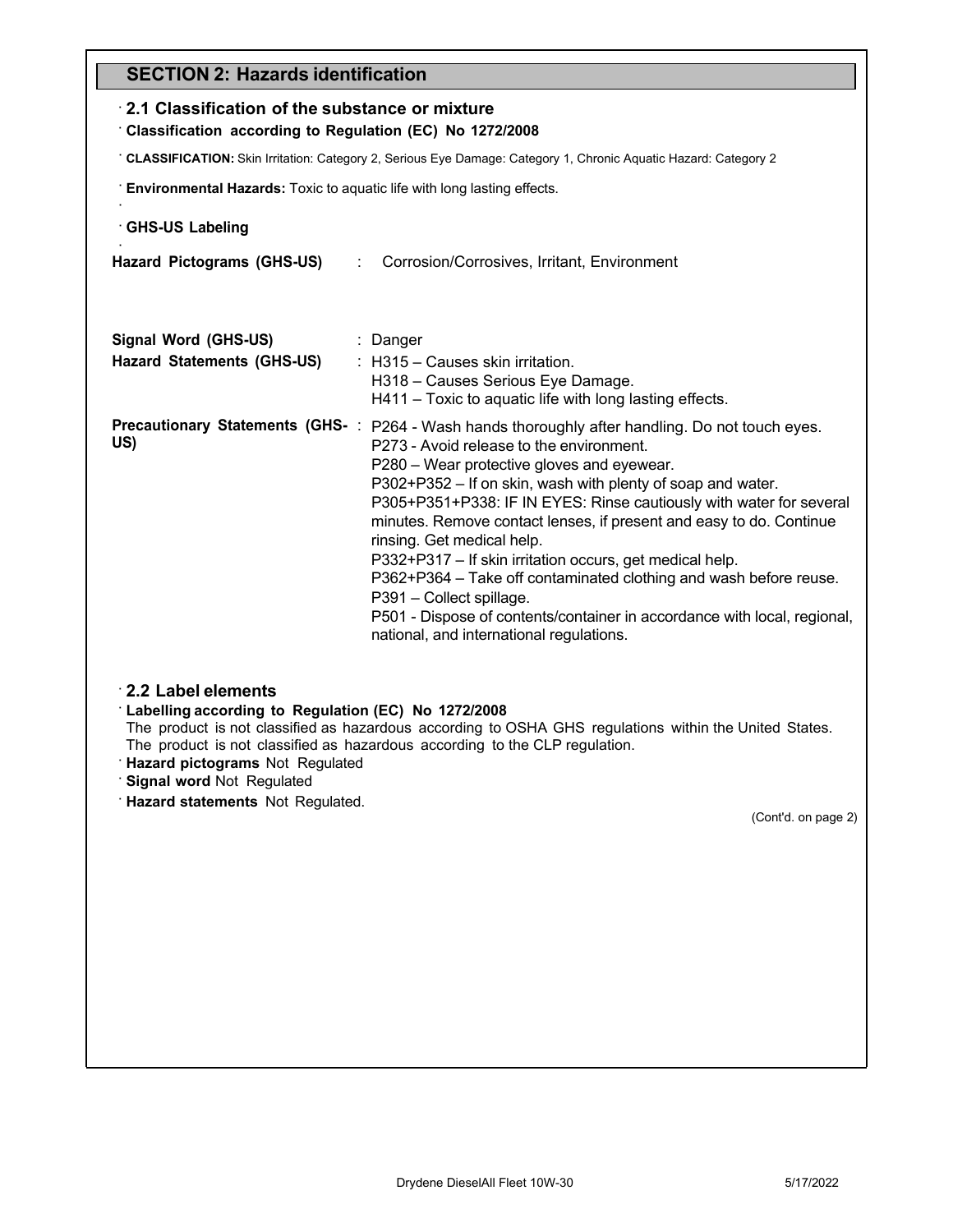(Cont'd. from page 1)

### · **Additional information:**

Safety data sheet available on request.

· **2.3 Other hazards** There are no other hazards not otherwise classified that have been identified. · **Results of PBT and vPvB assessment**

· **PBT:** Not applicable.

· **vPvB:** Not applicable.

# **SECTION 3: Composition/in for m ation on ingredients**

## · **3.2 Mixtures**

## · **Components:**

CAS: 113706-15-3 EC number: 601-275-5 Phosphorodithioic acid, mixed O,O-bis(sec-Bu and isooctyl) esters, zinc salts <1%

> $\Leftrightarrow$  Eye Dam. 1, H318 Aquatic Chronic 2, H411 Skin Irrit. 2, H315

### · **Additional information:**

Note L: The classification as a carcinogen need not apply if it can be shown that the substance contains less than 3 % DMSO extract as measured by IP 346 'Determination of polycyclic aromatics in unused lubricating base oils and asphaltene free petroleum fractions - Dimethyl sulphoxide extraction refractive index method', Institute of Petroleum, London. This product meets these requirements.

# **SECTION 4: First aid measures**

## · **4.1 Description of first aid measures**

- · **After inhalation:** Supply fresh air; consult doctor in case of complaints.
- · **After skin contact:**

Immediately wash with water and soap and rinse thoroughly.

If skin irritation is experienced, consult a doctor.

- · **After eye contact:**
- Remove contact lenses if worn.
- Rinse opened eye for several minutes under running water. If symptoms persist, consult a doctor.

### · **After swallowing:**

Rinse out mouth and then drink plenty of water.

Do not induce vomiting; call for medical help immediately.

- · **4.2 Most important symptoms and effects, both acute and delayed**
- Nausea in case of ingestion.

Gastric or intestinal disorders when ingested.

Slight irritant effect on eyes.

· **4.3 Indication of any immediate medical attention and special treatment needed**

No further relevant information available.

# **SECTION 5: Firefighting measures**

(Cont'd. on page 3)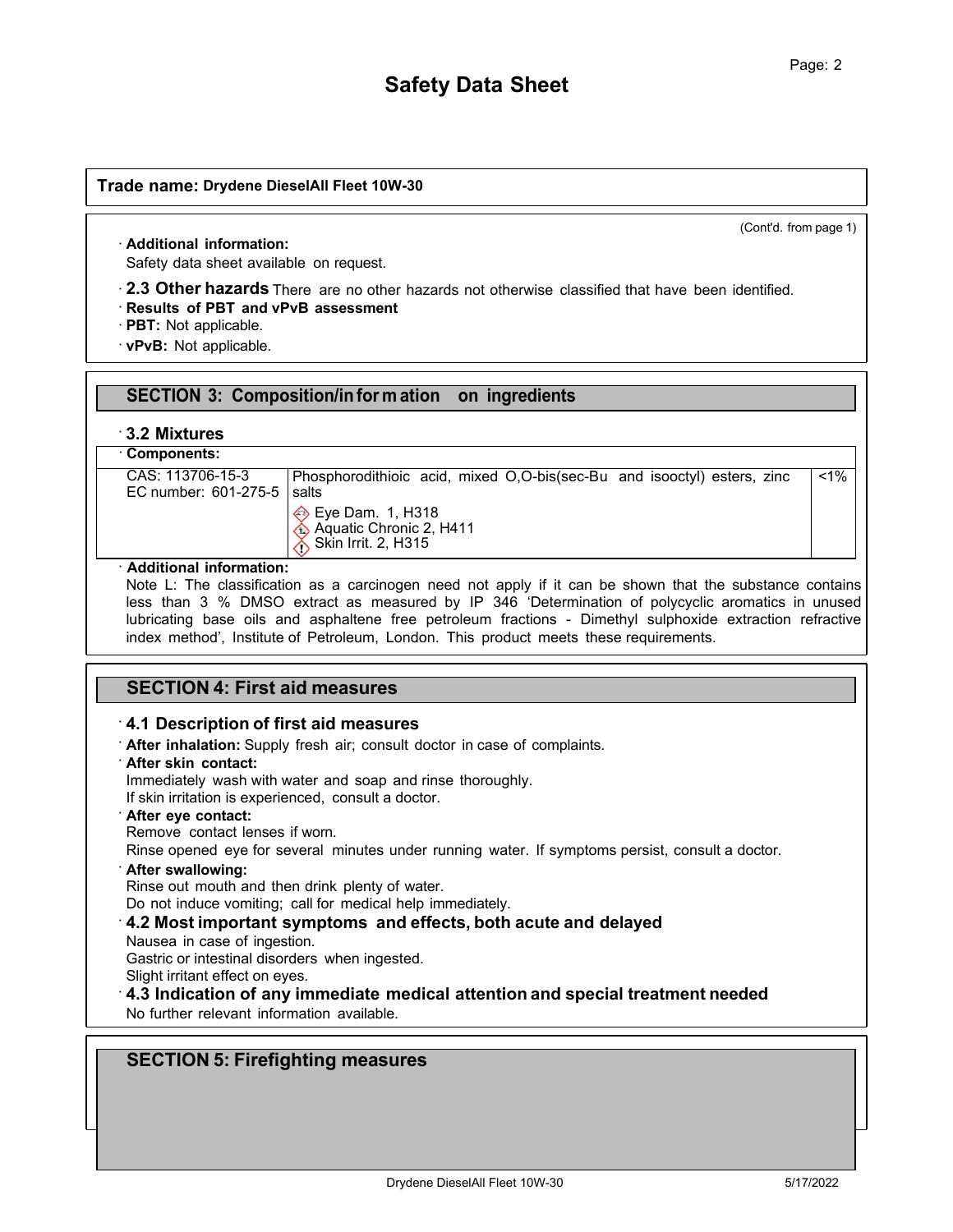(Cont'd. from page 2)

· **Suitable extinguishing agents:** W ater haze or fog Foam Fire-extinguishing powder Carbon dioxide

· **For safety reasons unsuitable extinguishing agents:** W ater with full jet

## · **5.2 Special hazards arising from the substance or mixture**

In case of fire, the following can be released:

Carbon monoxide (CO)

Under certain fire conditions, traces of other toxic gases cannot be excluded.

### · **5.3 Advice for firefighters**

### · **Protective equipment:**

W ear self-contained respiratory protective device.

W ear fully protective suit.

## **SECTION 6: Accidental release measures**

## · **6.1 Personal precautions, protective equipment and emergencyprocedures** Ensure adequate ventilation

Particular danger of slipping on leaked/spilled product.

Use personal protective equipment as required.

#### · **6.2 Environmental precautions** Avoid release to the environment.

Prevent from spreading (e.g. by damming-in or oil barriers).

## · **6.3 Methods and material for containment and cleaning up**

Absorb with liquid-binding material (sand, diatomite, acid binders, universal binders, sawdust).

Remove from the water surface (e.g. skim or suck off).

Send for recovery or disposal in suitable receptacles.

Dispose of the material collected according to regulations.

### · **6.4 Reference to other sections**

See Section 7 for information on safe handling. See Section 8 for information on personal protection equipment. See Section 13 for disposal information.

# **SECTION 7: Handling and storage**

## · **7.1 Precautions for safe handling**

Avoid the formation of oil haze.

Open and handle receptacle with care.

Avoid breathing mist/vapours/spray.

Avoid contact with the eyes and skin.

Keep out of reach of children.

### · **Information about fire - and explosion protection:**

Keep away from heat, hot surfaces, sparks, open flames and other ignition sources. No smoking.

## · **7.2 Conditions for safe storage, including any incompatibilities**

· **Requirements to be met by storerooms and receptacles:**

(Cont'd. on page 4)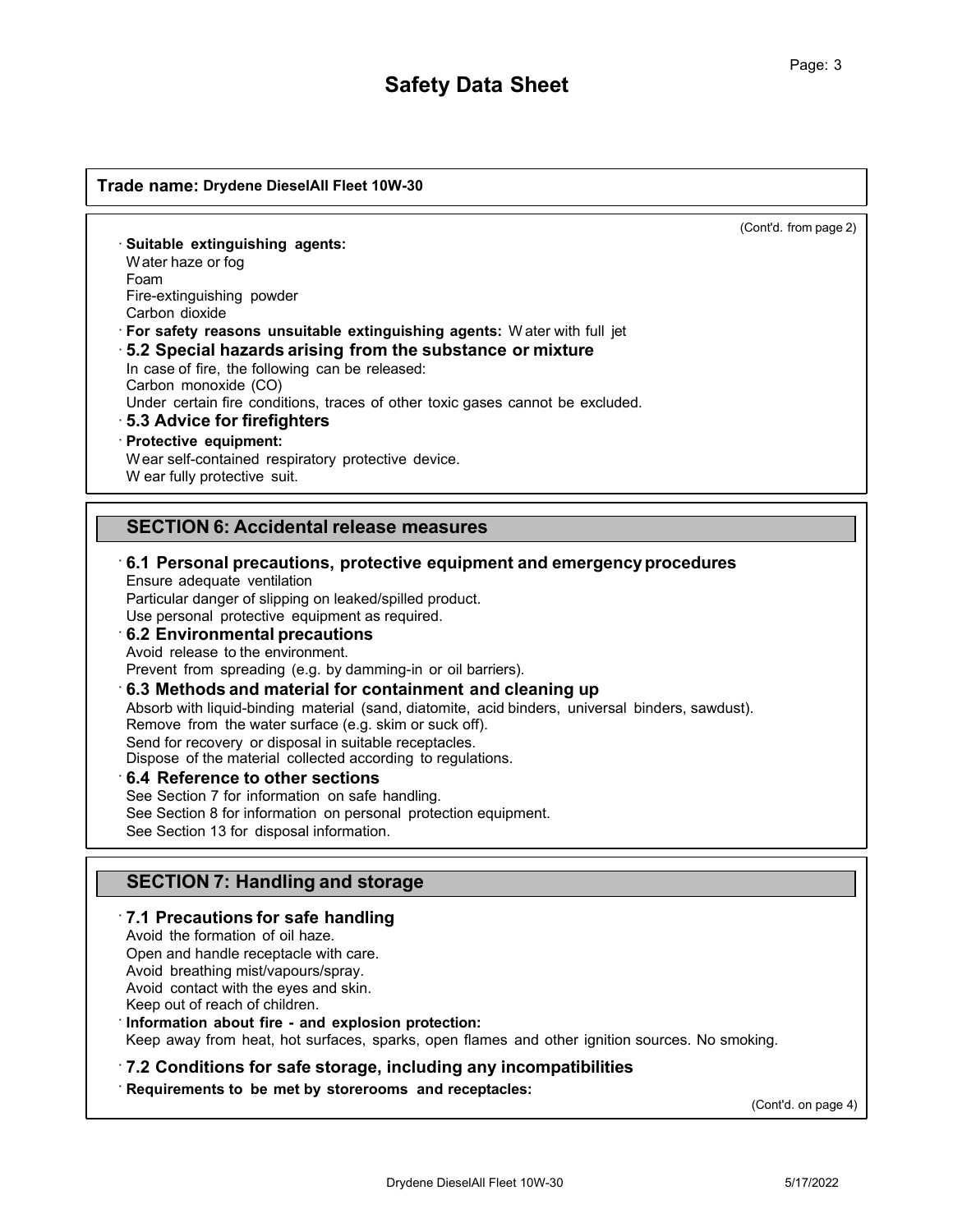(Cont'd. from page 3)

Store in cool, dry conditions in well sealed receptacles. Avoid storage near extreme heat, ignition sources or open flame. · **Information about storage in one common storage facility:** Store away from foodstuffs. Store away from oxidising agents.

· **7.3 Specific end use(s)** No further relevant information available.

## **SECTION 8: Exposure controls/personal protection**

## · **8.1 Control parameters**

· **Ingredients with limit values that require monitoring at the workplace:**

The product does not contain any relevant quantities of materials with critical values that have to be monitored at the workplace.

#### · **8.2 Exposure controls**

· **General protective and hygienic measures:**

The usual precautionary measures are to be adhered to when handling chemicals.

Keep away from foodstuffs, beverages and feed.

Avoid contact with the eyes.

Avoid close or long term contact with the skin.

Avoid breathing mist/vapours/spray. · **Respiratory protection:**

Not required under normal conditions of use.

Use suitable respiratory protective device when aerosol or mist is formed.

#### · **Protection of hands:**

Gloves are advised for repeated or prolonged contact.

W ear protective gloves to handle contents of damaged or leaking units.

- · **Eye protection:** Follow relevant national guidelines concerning the use of protective eyewear.
- · **Body protection:** Protective work clothing

· **Limitation and supervision of exposure into the environment:** No special requirements.

· **Risk management measures:** No special requirements.

|                                                                    | 9.1 Information on basic physical and chemical properties |                     |
|--------------------------------------------------------------------|-----------------------------------------------------------|---------------------|
| Appearance                                                         |                                                           |                     |
| Form:                                                              | Liquid                                                    |                     |
| Colour:                                                            | Amber coloured                                            |                     |
| ∵Odour:                                                            | Petroleum-like                                            |                     |
| : Odour threshold:                                                 | Not determined.                                           |                     |
| · pH-value:                                                        | Not determined.                                           |                     |
| · Melting point/freezing point:                                    | Not determined.                                           |                     |
| $\cdot$ Initial boiling point and boiling range: >100 °C (>212 °F) |                                                           |                     |
| · Flash point:                                                     | $>100$ °C ( $>212$ °F)                                    |                     |
| · Flammability (solid, gas):                                       | Not applicable.                                           |                     |
|                                                                    |                                                           | (Cont'd. on page 5) |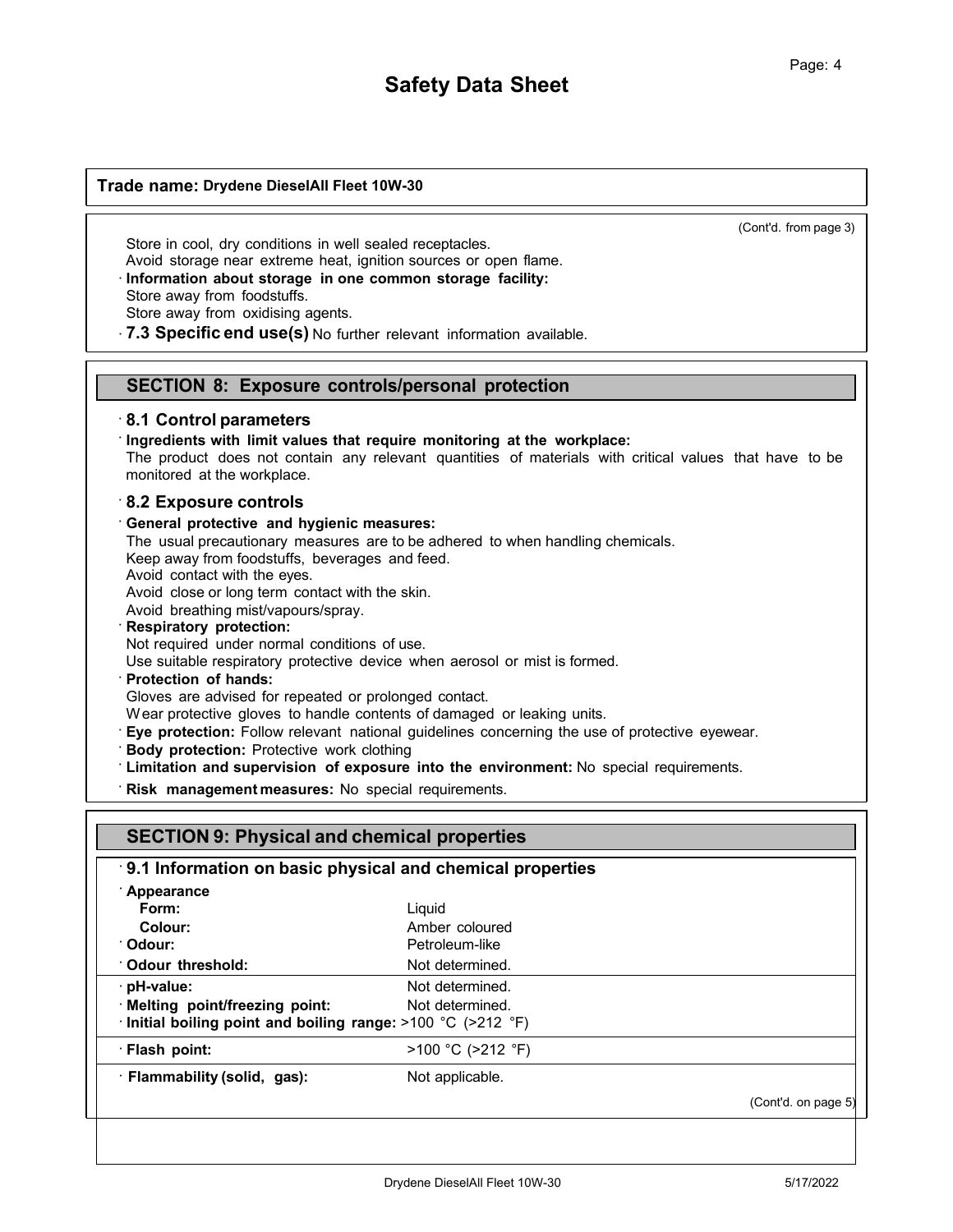|                                                           |                                               | (Cont'd. from page 4) |
|-----------------------------------------------------------|-----------------------------------------------|-----------------------|
| · Auto/Self-ignition temperature:                         | Not determined.                               |                       |
| · Decomposition temperature:                              | Not determined.                               |                       |
| <b>Explosive properties:</b>                              | Product does not present an explosion hazard. |                       |
| <b>Explosion limits</b>                                   |                                               |                       |
| Lower:                                                    | Not determined.                               |                       |
| Upper:                                                    | Not determined.                               |                       |
| <b>Oxidising properties</b>                               | Not determined.                               |                       |
| · Vapour pressure:                                        | Not determined.                               |                       |
| · Density:                                                |                                               |                       |
| <b>Relative density:</b>                                  | $<$ 1                                         |                       |
| Vapour density:                                           | Not determined.                               |                       |
| <b>Evaporation rate:</b>                                  | Not determined.                               |                       |
| · Solubility in / Miscibility with                        |                                               |                       |
| water:                                                    | Not miscible or difficult to mix.             |                       |
| · Partition coefficient: n-octanol/water: Not determined. |                                               |                       |
| ∴Viscosity                                                |                                               |                       |
| Dynamic:                                                  | Not determined.                               |                       |
| Kinematic at 40 °C (104 °F):                              | $>20.5$ mm <sup>2</sup> /s                    |                       |
| 9.2 Other information                                     | No further relevant information available.    |                       |

# **SECTION 10: Stability and reactivity**

· **10.1 Reactivity**The product is non-reactive under normal conditions of use, storage and transport.

· **10.2 Chemical stability** Stable under normal temperatures and pressures. · **Thermal decomposition / conditions to be avoided:**

No decomposition if used and stored according to specifications.

- · **10.3 Possibility of hazardous reactions** Reacts with strong oxidising agents.
- · **10.4 Conditions to avoid** Sources of ignition: sparks, open flame, incompatible materials
- · **10.5 Incompatible materials** Oxidisers

### · **10.6 Hazardous decomposition products**

Carbon monoxide and carbon dioxide

**Hydrocarbons** 

Phosphorus oxides (e.g. P2O5)

# **SECTION 11: Toxicological information**

### · **11.1 Information on toxicological effects**

· **Acute toxicity:** Based on available data, the classification criteria are not met.

## · **LD/LC50 values relevant for classification:**

**113706-15-3 Phosphorodithioic acid, mixed O,O-bis(sec-Bu and isooctyl) esters, zinc salts**

(Cont'd. on page 6)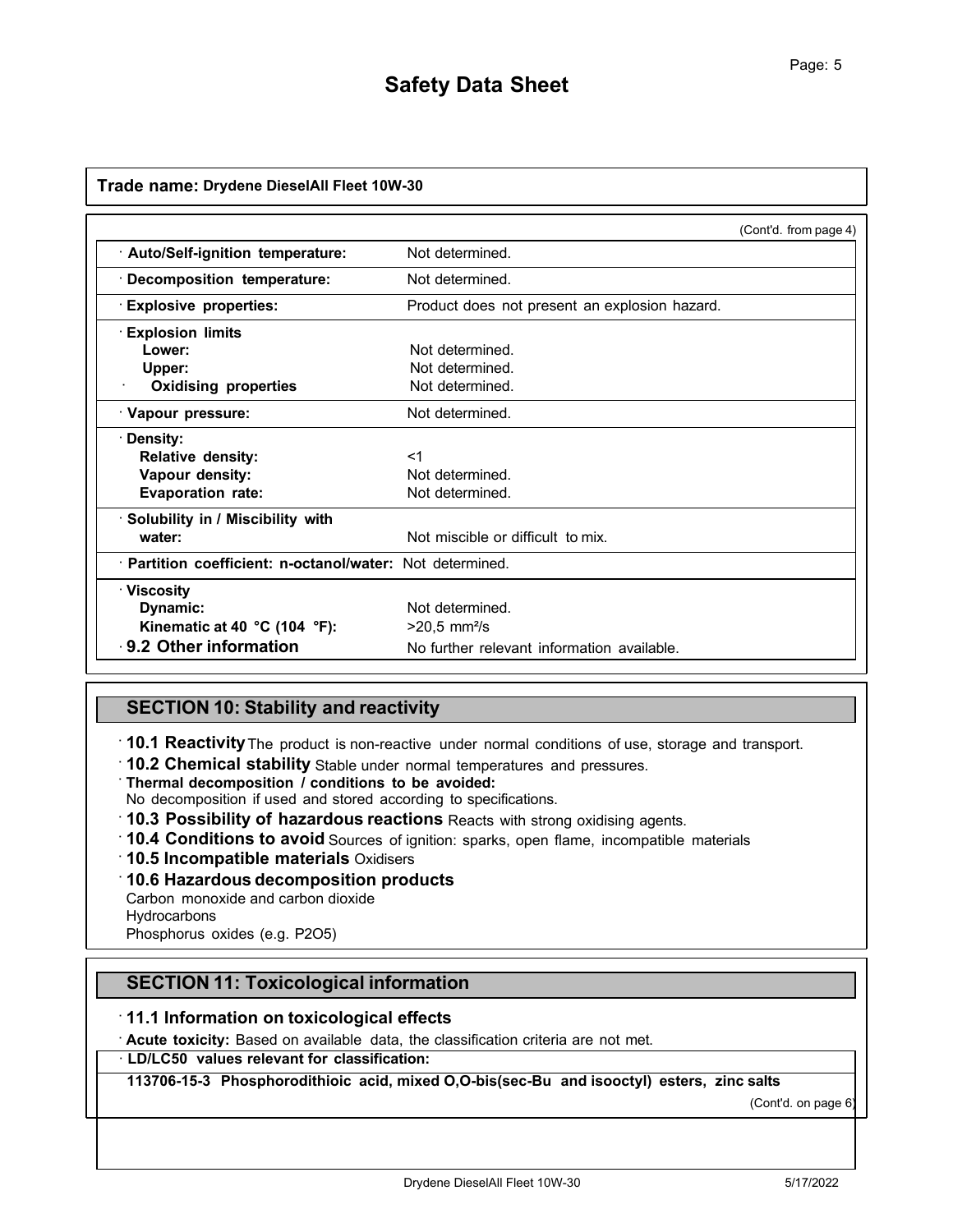(Cont'd. from page 4)

Oral LD50 2600 mg/kg (rat)

· **Primary irritant effect**

· **Skin corrosion/irritation:** Based on available data, the classification criteria are not met.

- · **Serious eye damage/irritation:** Based on available data, the classification criteria are not met.
- · **Respiratory or skin sensitisation:** Based on available data, the classification criteria are not met.
- · **IARC (International Agency for Research on Cancer):**

Present in trace quantities.

71-43-2 benzene 1

· **Probable routes of exposure:**

Ingestion.

Eye contact.

Skin contact.

· **Germ cell mutagenicity:** Based on available data, the classification criteria are not met.

- · **Carcinogenicity:** Based on available data, the classification criteria are not met.
- · **Reproductive toxicity:** Based on available data, the classification criteria are not met.
- · **STOT-single exposure:** Based on available data, the classification criteria are not met.
- · **STOT-repeated exposure:** Based on available data, the classification criteria are not met.
- · **Aspiration hazard:** Based on available data, the classification criteria are not met.

# **SECTION 12: Ecological information**

## · **12.1 Toxicity**

· **Aquatic toxicity:**

**113706-15-3 Phosphorodithioic acid, mixed O,O-bis(sec-Bu and isooctyl) esters, zinc salts**

LC50 4,5 mg/l (Oncorhynchus mykiss)

## · **12.2 Persistence and degradability**

The product is partially biodegradable. Significant residuals remain.

- · **12.3 Bioaccumulative potential** No further relevant information available.
- · **12.4 Mobility in soil** No further relevant information available.
- · **Additional ecological information:**

· **General notes:** Avoid release to the environment.

## · **12.5 Results of PBT and vPvB assessment**

· **PBT:** Not applicable.

· **vPvB:** Not applicable.

· **12.6 Other adverse effects** No further relevant information available.

# **SECTION 13: Disposal considerations**

## · **13.1 Waste treatment methods**

### · **Recommendation**

Contact waste processors for recycling information.

Delivery of waste oil to officially authorized collectors only.

The user of this material has the responsibility to dispose of unused material, residues and containers in compliance with all relevant local, state and federal laws and regulations regarding treatment, storage and

(Cont'd. on page 7)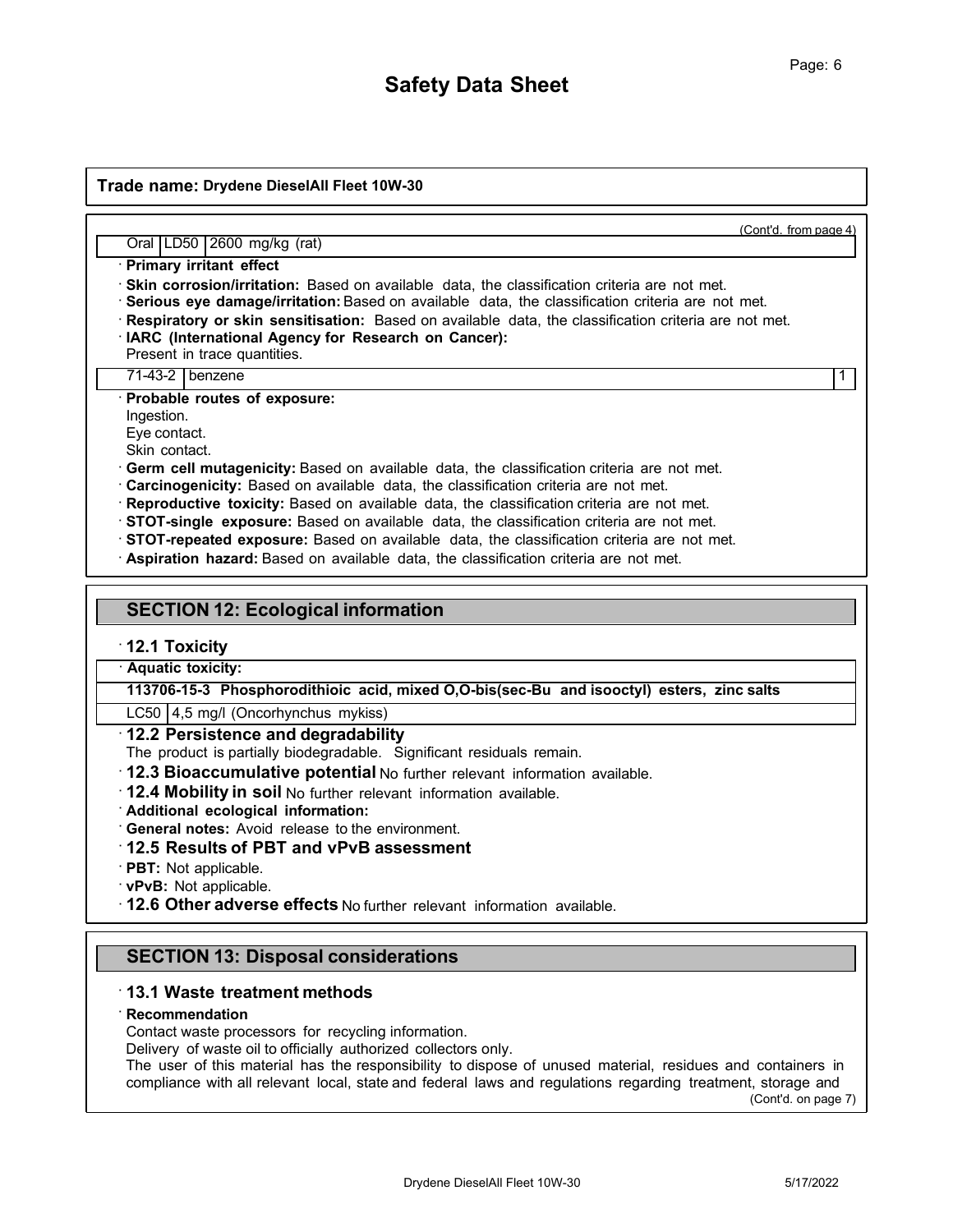(Cont'd. from page 6)

disposal for hazardous and nonhazardous wastes.

#### · **Uncleaned packaging:**

· **Recommendation:** Disposal must be made according to official regulations.

| Not Regulated                                |
|----------------------------------------------|
|                                              |
| Not Regulated                                |
|                                              |
|                                              |
| Not Regulated                                |
|                                              |
| Not Regulated                                |
|                                              |
| No                                           |
| Not applicable.                              |
| 14.7 Transport in bulk according to Annex II |
| Not applicable.                              |
|                                              |

· **15.1 Safety, health and environmental regulations/legislation specific for the substance or mixture**

· **United States (USA)**

· **SARA**

· **Section 355 (extremely hazardous substances):**

None of the ingredients are listed.

· **Section 313 (Specific toxic chemical listings):**

None of the ingredients are listed.

· **TSCA (Toxic Substances Control Act):**

All ingredients are listed.

## · **Proposition 65 (California):**

W ARNING: This product can expose you to chemicals including benzene, which is known to the State of California to caus e cancer and birth defects or other reproduc tive harm . For more information go to www.P65W [arnings.ca.gov.](http://www.p65warnings.ca.gov/)

(Cont'd. on page 8)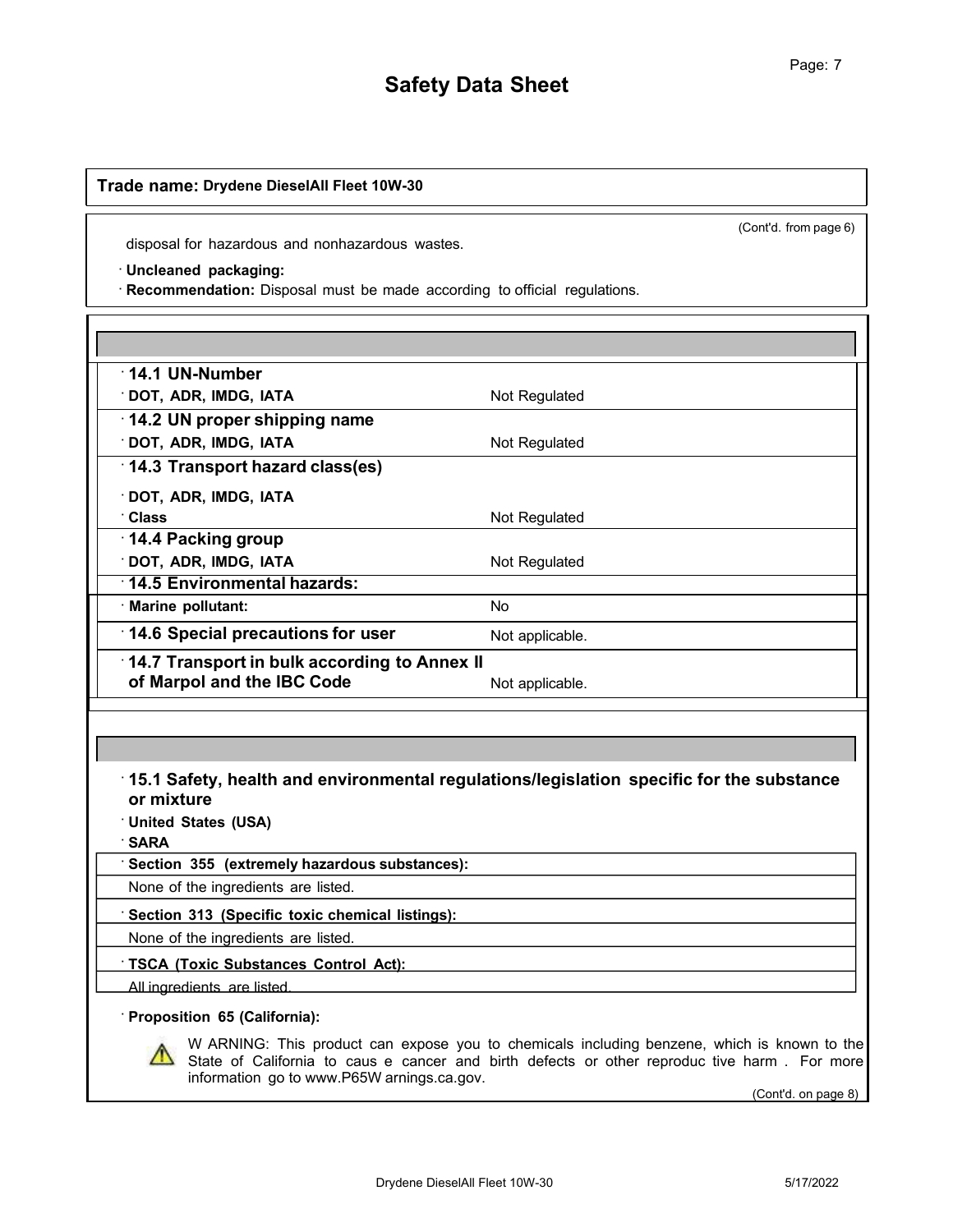(Cont'd. from page 7)

## · **EPA (Environmental Protection Agency)**

None of the ingredients are listed.

· **IARC (International Agency for Research on Cancer)**

Present in trace quantities.

71-43-2 benzene 1

· **Canadian Domestic Substances List (DSL) (Substances not listed)**

All ingredients are listed.

· **Directive 2012/18/EU**

· **Named dangerous substances - ANNEX I** None of the ingredients are listed.

· **Other regulations, limitations and prohibitive regulations**

· **Substances of very high concern (SVHC) according to REACH, Article 57**

None of the ingredients are listed.

· **15.2 Chemical safety assessment:** A Chemical Safety Assessment has not been carried out.

## **SECTION 16: Other information**

This information is based on our present knowledge. However, this shall not constitute a guarantee for any specific product features and shall not establish a legally valid contractual relationship.

#### · **Relevant phrases**

H315 Causes skin irritation.

H318 Causes serious eye damage.

H411 Toxic to aquatic life with long lasting effects.

#### · **Abbreviations and acronyms:**

ADR: European Agreement concerning the International Carriage of Dangerous Goods by Road IMDG: International Maritime Code for Dangerous Goods DOT: US Department of Transportation IATA: International Air Transport Association GHS: Globally Harmonised System of Classification and Labelling of Chemicals EINECS: European Inventory of Existing Commercial Chemical Substances ELINCS: European List of Notified Chemical Substances CAS: Chemical Abstracts Service (division of the American Chemical Society) LC50: Lethal concentration, 50 percent LD50: Lethal dose, 50 percent PBT: Persistant, Bio-accumulable, Toxic SVHC: Substances of Very High Concern vPvB: very Persistent and very Bioaccumulative Skin Irrit. 2: Skin corrosion/irritation – Category 2 Eye Dam. 1: Serious eye damage/eye irritation – Category 1 Aquatic Chronic 2: Hazardous to the aquatic environment - long-term aquatic hazard – Category 2 · **Sources** W ebsite, European Chemicals Agency (echa.europa.eu) W ebsite, US EPA Substance Registry Services (ofmpub. epa. gov/sor internet/registry/s ubstreg/hom e/ overview/home.do) W ebsite, Chemical Abstracts Registry, American Chemical Society (www.cas.org) Patty's Industrial Hygiene, 6th ed., Rose, Vernon, ed. ISBN: 978-0-470-07488-6 Casarett and Doull's Toxicology: The Basic Science of Poisons, 8th Ed., Klaasen, Curtis D., ed., ISBN: 978-0-07-176923-5. Safety Data Sheets, Individual Manufacturers